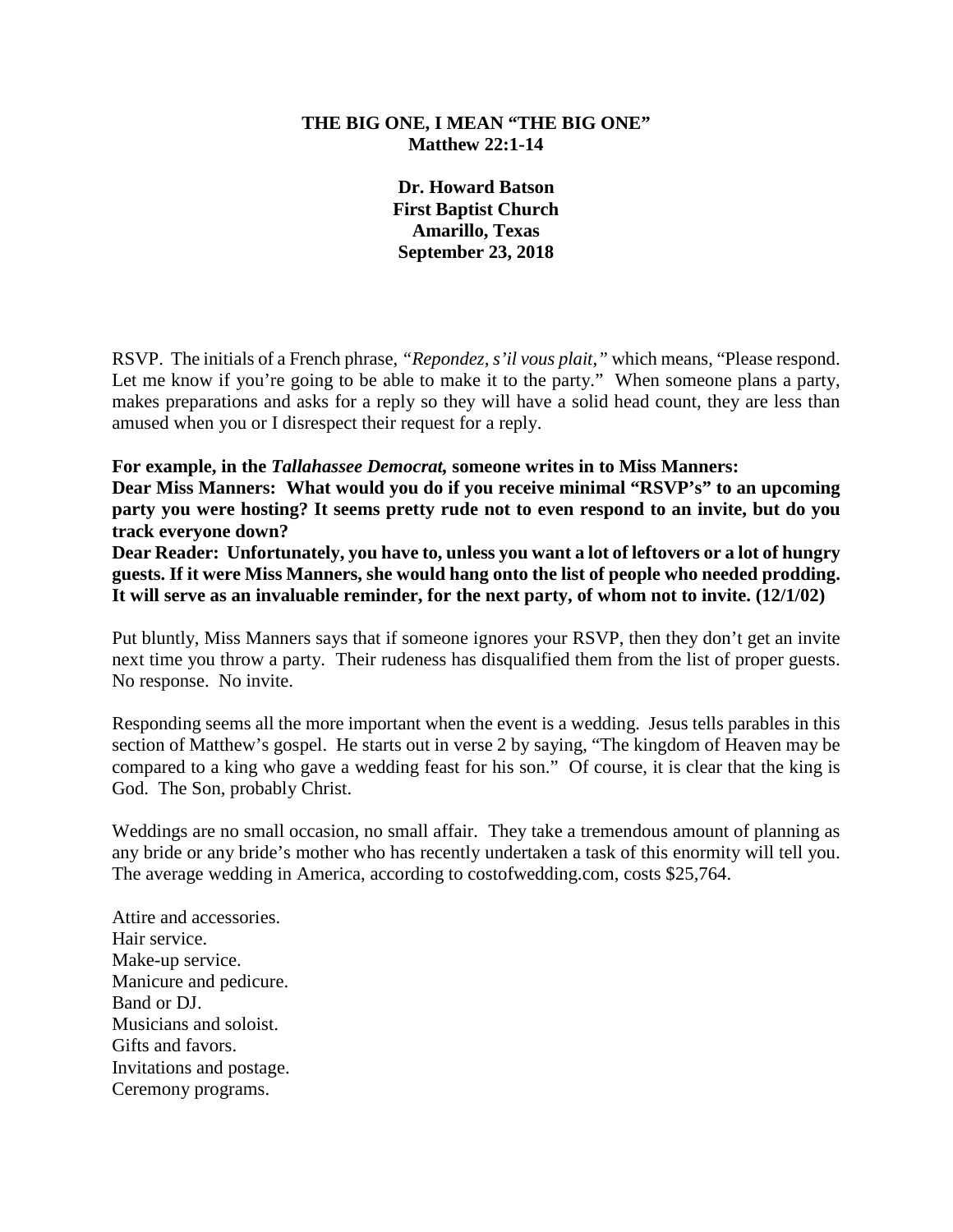Rings. Photography and video. Venue rental. Reception food. Cake.

Of course, some weddings are far more elaborate and more expensive.

Prince Charles and Diana – \$110 million! (in today's dollars) Prince Harry and Megan Markle – \$45 million. Prince William and Kate Middleton – \$34 million. Chelsea Clinton and Marc Mezinsky – \$5 million. (www.bursinessinsider.com)

But what if – what if after all the planning and all the reservations and all the preparation – what if no one had shown up at the wedding?

That's what happens in our story that Jesus tells. The king sent out slaves "to call those who had been invited to the wedding feast, and, notice, they were unwilling to come. Again, he sent out other slaves, saying, 'Tell those who have been invited, "Behold, I have prepared my dinner: my oxen and my fattened livestock are all butchered and everything is ready. Come to the wedding feast."' But they paid no attention and went their own way, one to his own farm and another to his business. And the rest seized his slaves and mistreated them and killed them."

**The cooks have cooked for days. Jars and jars of wine are opened to breathe. Olive oil-filled lamps are lit. The palace is cleaned, scrubbed and decorated. And not one guest makes even an appearance. "Be my guest," he pleaded, and no one showed. The food is spoiling. The wine cannot be resealed. The king's good mood has turned to a foul one. ("Be My Guest,"**  *Homiletics,* **Oct. 2002)**

There can be little doubt that the invited who refused to come represent the ancient Israelites, the people of God. They were invited first to the banquet, and they refused to respond. They refused to RSVP.

The idea of a banquet as the kingdom of God is an ancient one, to be sure. The prophet Isaiah speaks of the day of redemption as the day when "the Lord will make for all peoples a feast of rich food, a feast of well-aged wines" on God's holy mountain (Isaiah 25:6). This wedding is the great messianic banquet of scripture, when all creation is healed and God and humanity feast together. You remember in Luke's gospel the symbol of God's joy when the lost son, the prodigal son, comes safely home? There is the throwing of a feast, the killing of a fatted calf. Or in the Book of the Revelation, the great feast of the redeemed humanity at the end of time is compared to a wedding, a marriage feast of the Lamb of God.

So by every biblical evidence, God likes to throw a party, and He likes to invite everyone. The Jews were invited first, and they refused to come. In His long-suffering nature, He sends other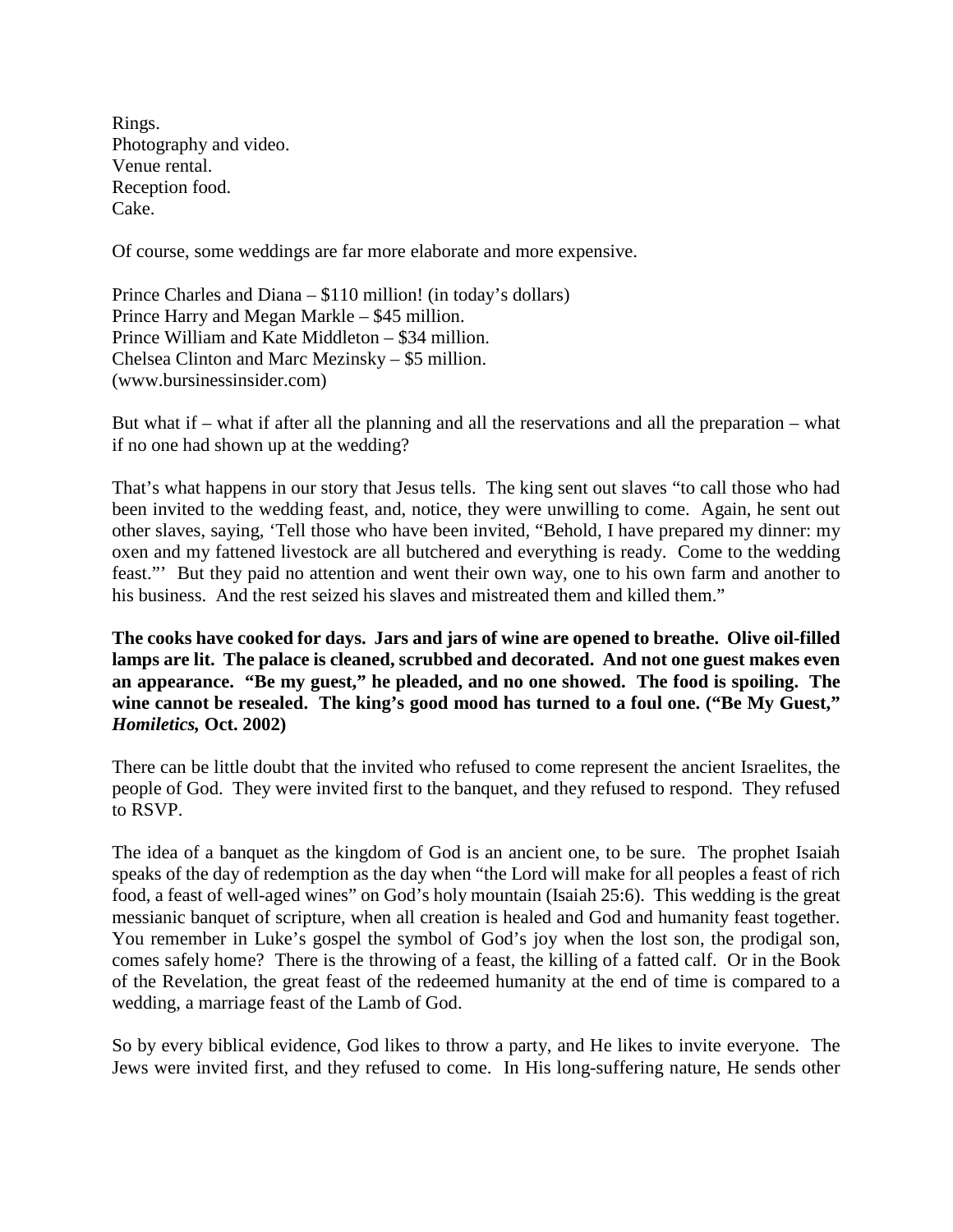slaves, saying, "Come on. Everything is ready. Everything is prepared. The food is spoiling; get to the party."

"Come," he says (verse 4). "Come to the wedding feast." But they paid no attention (verse 6). They made their excuses. Some to the rural areas and others to the city. One to the farm, another to his business. And some even killed the king's slaves, like the ancient Israelites who killed the prophets that God had sent to warn them.

The king is less than amused. He sent armies to destroy those who rejected him – a foreshadowing, perhaps, of the Romans destruction of Jerusalem. And then he said, "Those who are invited are not worthy. Now go into the highways (verse 9), and as many as you find there invite to the wedding feast."

# **I. The invitation is much too serious to ignore.**

In preparation for this sermon, I read about wedding ceremonies and customs around the world. One of the things I discovered about Indonesian weddings is this: attendance is very important. The more the merrier. Every relative, every acquaintance, every colleague and business partner would be invited to a wedding.

Have you ever gotten a wedding invitation and had to read it about six times and make three phone calls to friends before you ever figured out who was inviting you to the wedding? That's the way it is in Indonesia. Everybody is invited. In fact, even if you don't receive an invitation you can show up with a friend, and it's A-OK. Indonesians are honored by your attendance at a wedding. Attending shows that you care. On the other hand, not responding to the invitation or not attending the wedding can cause a significant insult and slight which will cause problems in your future relationships in Indonesia.

When you get an Indonesian wedding invitation, it's a serious matter.

And so it is with the invitation to come to the Kingdom's banquet, to come to the wedding feast prepared by God for His Son. It's much too important for you to ignore.

Yet, just as surely as I preach the gospel this morning, there are some in this room, within the sound of my voice, who, although hearing the invitation to come and partake of the gospel, to sit at the banquet of the king, will refuse the invitation. You will snub God's invitation. You'll walk away cold-heartedly ignoring the great invitation that the gospel places at your feet today. For some listening by way of television, you've heard the gospel preached many, many times. God has sent and re-sent his slaves and servants of the gospel to invite you to His messianic banquet, to come and take your seat at the table of eternal life. And each and every time, you refuse to respond to the invitation of God.

The first thing I want you to see is that this invitation is too important to refuse. For to refuse the invitation to take your place at the banquet is to be left out of the kingdom of God forever.

### **II. Everyone is invited.**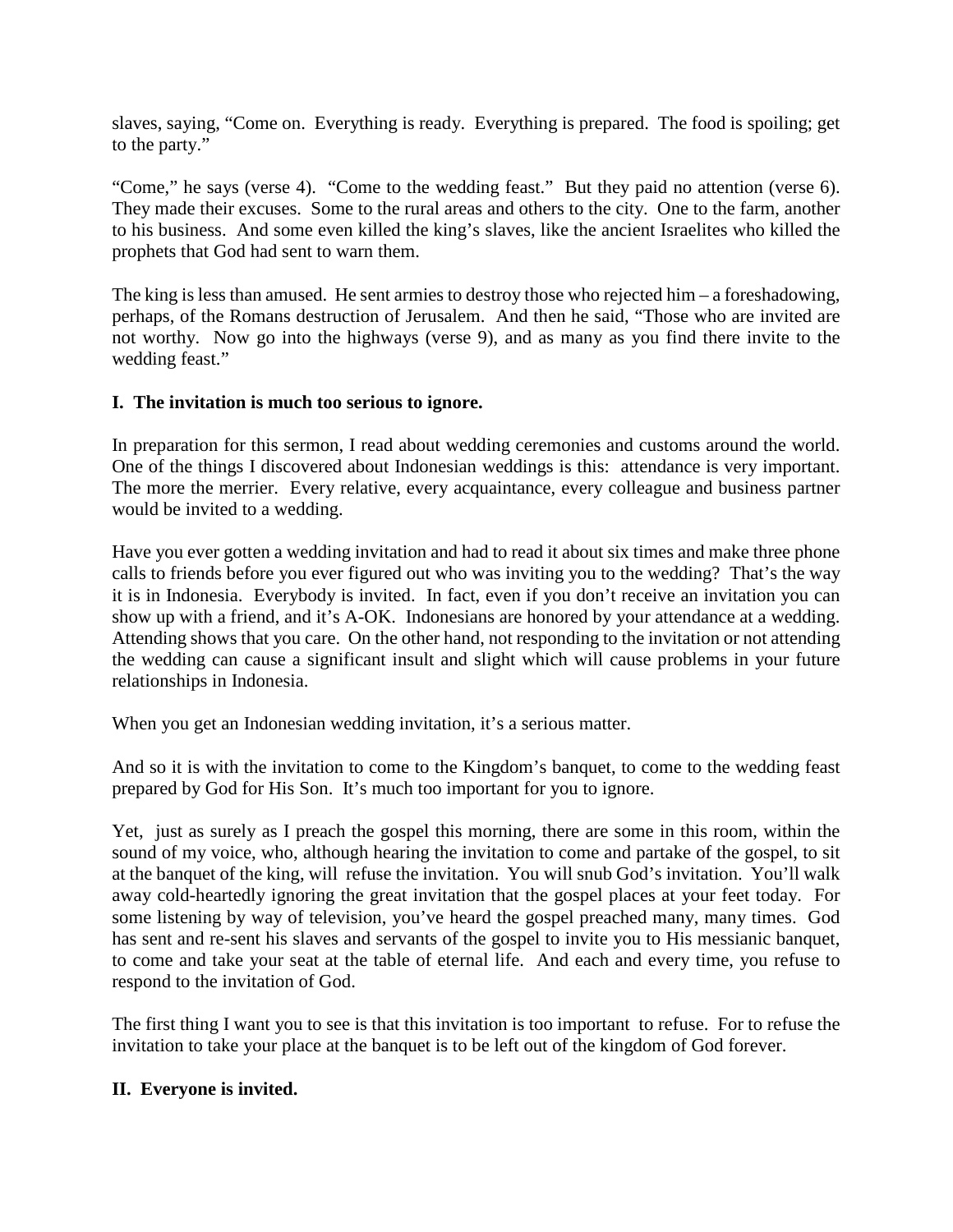He told them to go into the highways and the byways and invite everybody. Not just the good, but "invite everybody, whoever you find out there." In verse 10, notice they came, both the good and the evil. And the wedding hall was filled with dinner guests.

**Kathleen Gooley was engaged to be married, but the groom backed out of her wedding at the last moment, leaving her with a \$4,500 reception bill. The jilted bride decided to have a party anyway – for the area's poor. She sent notices to nearby shelters inviting 150 homeless people to her reception. Busloads of homeless men, women and children arrived at the decorated catering hall. Many hadn't had a warm meal in weeks. Ms. Gooley, who attended the reception dressed in black with a corsage pinned to her blouse, laughed, ate, and danced saying that in spite of her misfortune of not getting married, she wanted to have a party – to turn something negative into something positive. (www.mindspring.com/~jackson2/www/sermons/04-13-97.htm)**

[For the very first time the Hilton had the most unlikely guests. The homeless and hungry danced the night away. This time, they were included, too.]

This woman reminds us that while we often cannot choose our circumstances, we can choose our responses. As someone once said, "In life, pain is necessary, misery is optional."

God's purposes will be accomplished with or without you, with or without me. There will be a person at every seat on the day of the banquet of the Messiah, on the day of the coming of the kingdom of God. And everyone is invited. There was nothing for the guests to do. Their receiving an invitation was not dependent upon them. Everything had been made ready. There was nothing they needed to do to make themselves worthy for the banquet.

**It's a bunch of nobodies who end up taking the seats – commoners, townsfolk, plain Janes and regular Joes. But the wedding hall is filled. The blind, the beggar, the lame, the merchant, the widow, the orphan, the lonely, the mean, the abused, the abusers, the sickly, the strong, the poor, the hungry, the farmers, the tax gatherers, the fishermen, the homemakers and the hookers, the good and the bad – all come and all have a merry time of it. ("Be My Guest,"** *Homiletics,* **Oct. 2002)**

The amazing thing about the ministry of Jesus was He loved the unlovable, He touched the untouchable, He invited all.

### **III. You have to be real in order to keep a seat with the Savior.**

When the king came to look over the dinner guests, he saw there was a man not dressed in wedding attire. He said to him, "Friend, how did you come in here without wedding clothes?" And the man was speechless. The king said to his servants, "Bind him, hand and foot, and cast him into outer darkness, into the place where there shall be weeping and gnashing of teeth. For many are called, but few are chosen."